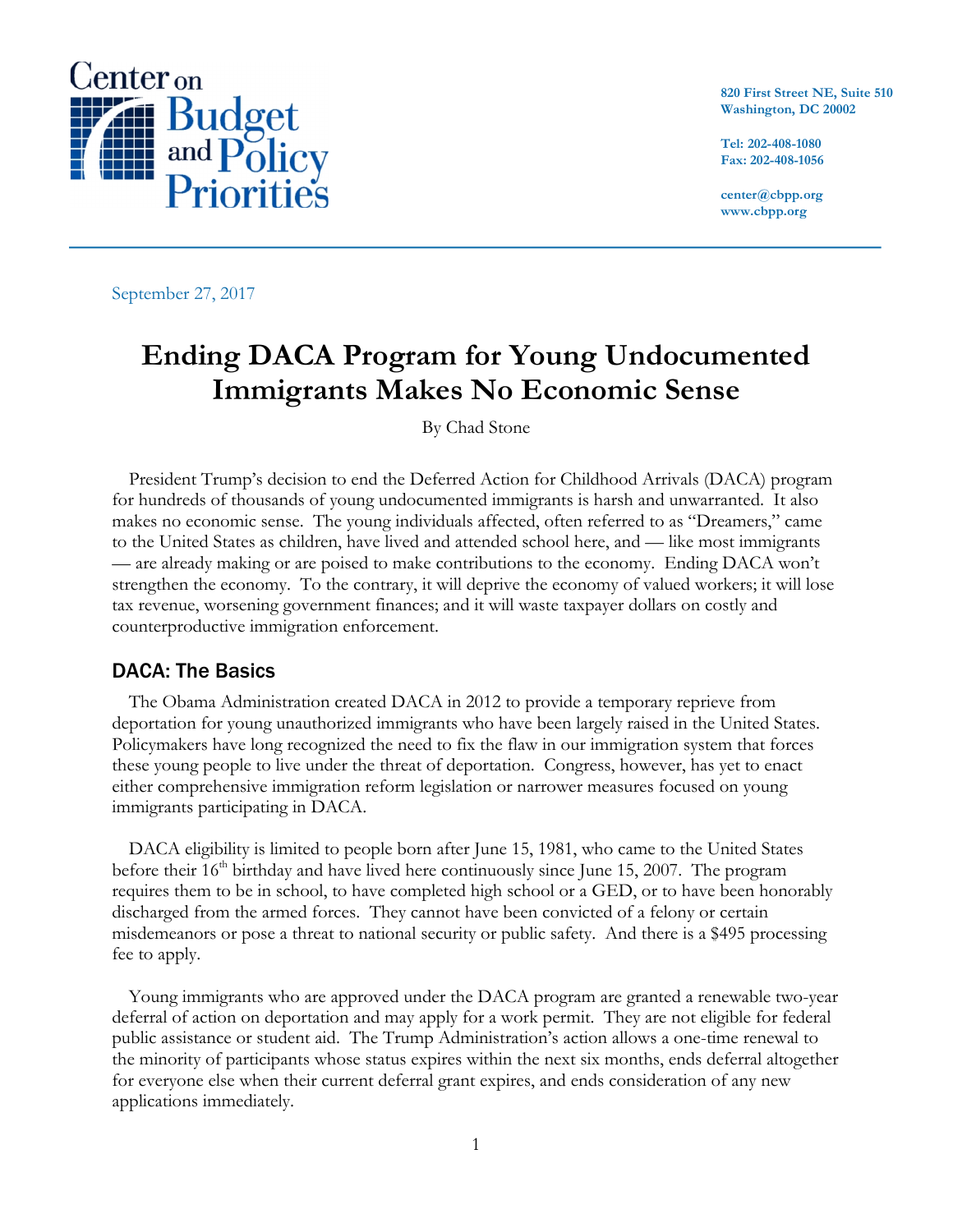The median age of DACA participants is 25, and the median age when they first entered the country was 6, an August 2017 survey of over 3,000 participants finds. Over 28 percent have a bachelor's degree or higher, including almost 36 percent of those over age 25. Of those still in school, more than 70 percent are pursuing a bachelor's degree or higher. Over 90 percent are employed (many presumably while also still in school), and their median annual earnings are \$32,000  $$37,600$  for those over age 25).<sup>1</sup>

#### DACA Participants Will Make a Positive Economic Contribution

Due to DACA's strict eligibility standards, participants are motivated to complete high school, go to college, and/or serve in the military. Their ability to obtain work permits under DACA allows them to pursue educational opportunities and career choices suited to their talents and ambitions and to be significant economic contributors to their communities.<sup>2</sup> Undocumented immigrants *without* DACA protection, although also motivated, face more barriers to completing their education and face more limited job opportunities.<sup>3</sup> The current uncertainty about the status of young immigrants participating in DACA harms them and their employers. Uncertainty that discourages people from investing in their future, starting businesses, and finding the best job match for their skills is also bad for the U.S. economy.

The Administration's decision to end DACA, and some of the statements surrounding that decision such as those of Attorney General Jeff Sessions, do not comport with the evidence on the economic and fiscal effects of immigration, such as that compiled in a recent National Academy of Sciences (NAS) consensus study report.<sup>4</sup> The report finds that "immigration has an overall positive impact on long-run economic growth in the United States." By increasing the size of the labor force, immigrants help offset the effects of an aging native-born population. In addition, highskilled immigrants add to the nation's stock of human capital, boosting productivity and growth.

The NAS report finds scant evidence that immigrants are taking jobs from the native-born on a large scale or driving down their wages. It cites evidence that some native-born high-school dropouts may experience negative wage effects and some native-born teens may experience some reduction in hours worked (but not in employment rates) due to immigration. But it finds that the

<u> 1989 - Johann Barn, mars eta bat erroman erroman erroman erroman erroman erroman erroman erroman erroman err</u>

<sup>&</sup>lt;sup>1</sup> Tom K. Wong, "Results from Tom K. Wong<sup>1</sup> et al., 2017 National DACA Study," Center for American Progress, https://cdn.americanprogress.org/content/uploads/2017/08/27164928/Wong-Et-Al-New-DACA-Survey-2017- Codebook.pdf. This is an online survey, and although steps were taken to account for some well-known biases in such surveys, it is impossible to compute margins of error around the results, as the author acknowledges.

<sup>&</sup>lt;sup>2</sup> Tom K. Wong *et al.*, "DACA Recipients' Economic and Educational Gains Continue to Grow," Center for American Progress, August 28, 2017, https://www.americanprogress.org/issues/immigration/news/2017/08/28/437956/dacarecipients-economic-educational-gains-continue-grow/.

<sup>3</sup> Erica Williams *et al*., "For States, Inclusive Approach to Unauthorized Immigrants Can Help Build Better Economies," Center on Budget and Policy Priorities, October 29, 2015, https://www.cbpp.org/research/state-budget-and-tax/forstates-inclusive-approach-to-unauthorized-immigrants-can-help.

<sup>4</sup> National Academies of Sciences, Engineering, and Medicine, *The Economic and Fiscal Consequences of Immigration*, 2017, https://www.nap.edu/catalog/23550/the-economic-and-fiscal-consequences-of-immigration. The Academy defines a consensus study report as one that documents the evidence-based consensus on the issue at hand by an authoring committee of experts.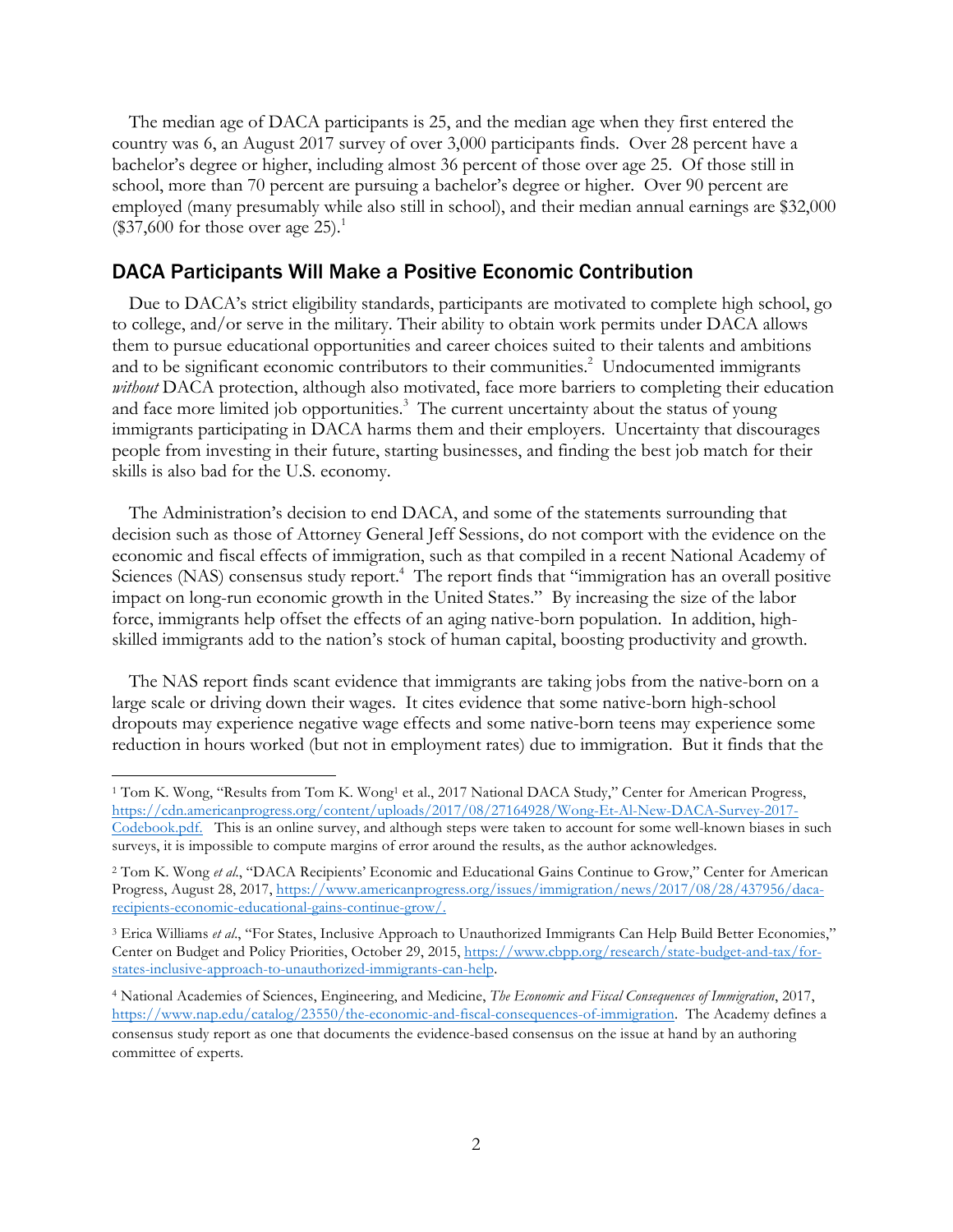individuals most likely to experience whatever negative effects there may be are immigrants themselves already working in low-wage jobs in the United States.

Moreover, the evidence cited in the NAS report suggests that high-skilled immigrants have a positive effect on earnings and employment of native-born Americans both with and without a college degree. While there have been no studies that directly examine the economic impact of the young immigrants participating in DACA, their motivation and qualifications suggest they will not only boost economic growth by increasing the size of the labor force, but that their investments in their own human capital also will boost productivity.

Notwithstanding this evidence, in announcing the Trump Administration's intention to wind down DACA, Attorney General Jeff Sessions alleged that DACA "denied jobs to hundreds of thousands of Americans by allowing those same jobs to go to illegal aliens."5 Press Secretary Sarah Huckabee Sanders implied that DACA was responsible for higher unemployment among African Americans and Hispanics of the same age.<sup>6</sup>

These comments reflect an assumption widely rejected by economists, and inconsistent with the evidence on immigration, that there is only a fixed number of jobs to go around. In fact, the main reason why immigration has a positive effect on economic growth is that immigrants are both workers and consumers. A larger working-age population means the economy can produce more goods and services and support a higher level of aggregate demand for those goods and services. Moreover, DACA participants are likely to be among the higher-skilled group of immigrants whom the National Academy report finds may raise the wages of both higher- and lower-skilled nativeborn workers.

Responding to the Administration's comments, former Congressional Budget Office Director and Republican economist Douglas Holtz-Eakin observed that there is no compelling proof that immigration, authorized or not, "squeezes out native-born workers in any systematic way."

Indeed, employers have added nearly 190,000 jobs a month to their payrolls over the past 90 months, and the unemployment rate has been under 5 percent for the last 16 months; it was 4.4 percent in August.<sup>8</sup> While there is some evidence that additional workers still can be drawn back into the labor force, DACA participants have not impeded the labor market recovery from the Great Recession because, with their education and skills, they are not generally in direct competition for jobs with older dislocated workers or younger low-wage workers who might still be struggling to find jobs.

 

<sup>5</sup> Office of Public Affairs, "Attorney General Sessions Delivers Remarks on DACA," U.S. Department of Justice, September 5, 2017, https://www.justice.gov/opa/speech/attorney-general-sessions-delivers-remarks-daca.

<sup>6</sup> Tracy Jan, "White House claims 'dreamers' take jobs away from blacks and Hispanics. Here's the truth," *Washington Post*, September 6, 2017, https://www.washingtonpost.com/news/wonk/wp/2017/09/06/white-house-claimsdreamers-take-jobs-away-from-blacks-and-hispanics-heres-the-truth/?hpid=hp\_rhp-more-top-stories\_dacalawsuit-450pm:homepage/story&utm\_term=.618a7256c8f5.

<sup>7</sup> *Ibid*.

<sup>8</sup> Center on Budget and Policy Priorities, "Chart Book: The Legacy of the Great Recession," updated September 12, 2017, https://www.cbpp.org/research/economy/chart-book-the-legacy-of-the-great-recession.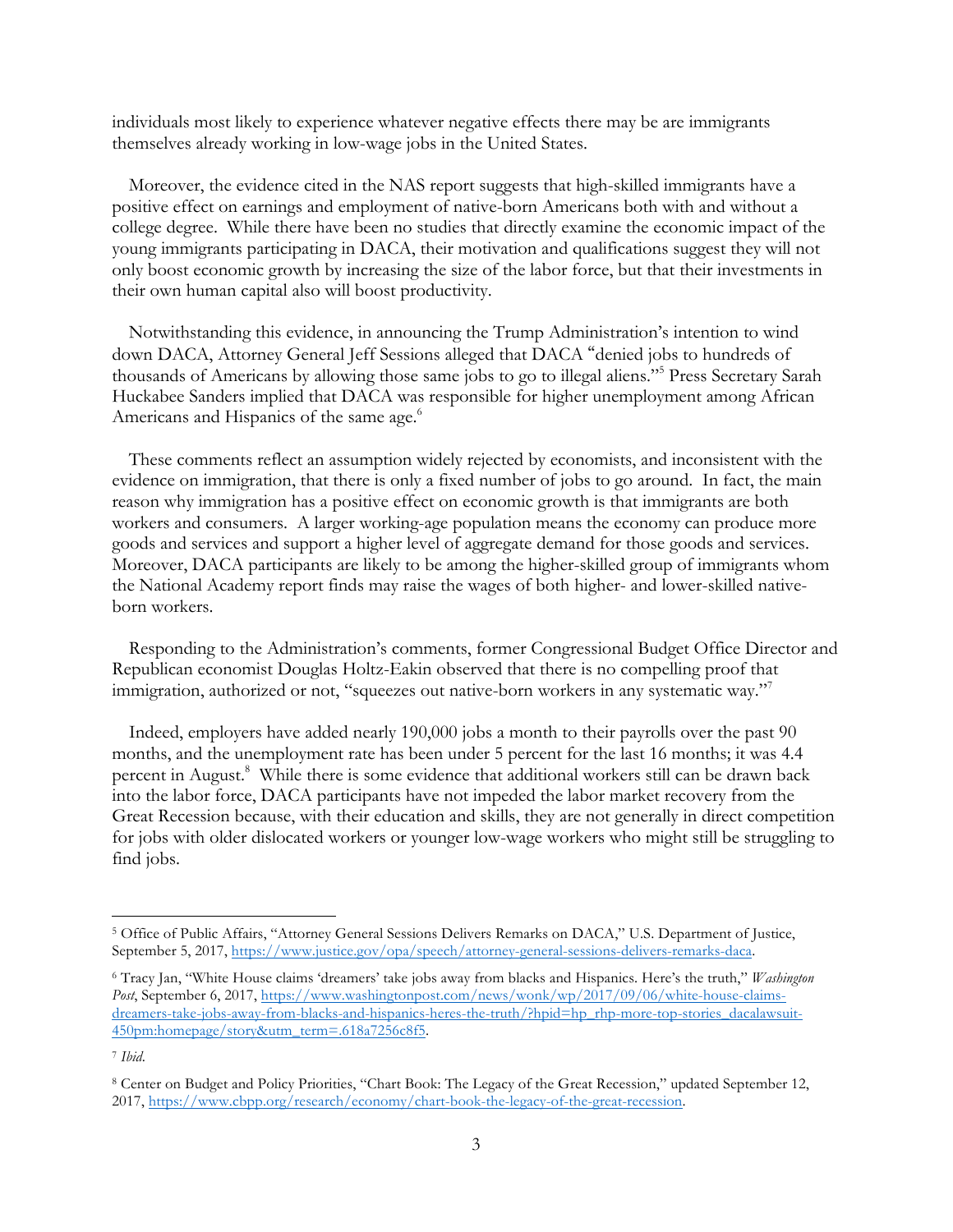#### Deporting DACA Participants Will Lose Government Revenue

DACA participants are, or soon will be, members of the workforce and taxpayers. Deporting them will produce a net *drain* on government finances.

The National Academy report includes the results of a number of analyses of the net fiscal impact of immigrant and native-born populations (taxes paid by them less government expenditures made on their behalf). These analyses require a number of assumptions and should be interpreted with caution. Net fiscal impact is not the criterion by which we judge people's value, and estimating net fiscal impact — especially at the state and local level — is fraught with conceptual and methodological difficulties.

Subject to those caveats, the report finds that people born in the United States to immigrant parents had, on average, a more favorable net impact as adults on all levels of government finances than either their parents' generation *or the rest of the native-born population*, largely because they had slightly higher educational attainment and higher taxable incomes and thus paid more in taxes on a per capita basis during their working years. Simulations of the effect of immigrants with the average characteristics of recent immigrants on future budgets have reached a similar conclusion.

As immigrants with above-average skills who have been here at least since 2007 and spent much of their childhoods in the United States, DACA participants as a group are likely to have many of the same economic outcomes as children who are born in the United States to immigrant parents and thus to contribute both to stronger economic growth and to government finances. On average, they are old enough that state and local governments have already incurred the cost of their education, and as workers they will be net tax contributors at all levels of government.

Estimates from the Cato Institute<sup>9</sup> and the Center for American Progress<sup>10</sup> indicate that eliminating DACA could cost the economy several hundred billion dollars of gross domestic product (GDP) over the next decade. Less GDP means less government tax revenue, and any offsetting reductions in spending on DACA participants would likely be much smaller than the revenue loss. Thus, repealing DACA would worsen government finances at all levels.

### Deporting DACA Participants Wastes Taxpayer Dollars

<u> 1989 - Johann Barn, mars eta bat erroman erroman erroman erroman erroman erroman erroman erroman erroman err</u>

Finally, ending DACA does nothing to increase border security or to locate and deport dangerous criminals. Contrary to Trump Administration rhetoric, immigrants generally are less likely to commit crimes than native-born citizens,<sup>11</sup> and those with serious criminal records are *ineligible* for DACA.

<sup>10</sup> Nicole Prchal Svajlenka, Tom Jawetz, and Angie Bautista-Chavez, "A New Threat to DACA Could Cost States Billions of Dollars," Center for American Progress, July 21, 2017, https://www.americanprogress.org/issues/immigration/news/2017/07/21/436419/new-threat-daca-cost-statesbillions-dollars/.

<sup>9</sup> Ike Brannon, "The Economic and Fiscal Impact of Repealing DACA," Cato Institute, January 18, 2017, https://www.cato.org/blog/economic-fiscal-impact-repealing-daca

<sup>11</sup> Richard Pérez-Peña, "Contrary to Trump's Claims, Immigrants Are Less Likely to Commit Crimes," *New York Times*, January 26, 2017, https://www.nytimes.com/2017/01/26/us/trump-illegal-immigrants-crime.html?mcubz=0.